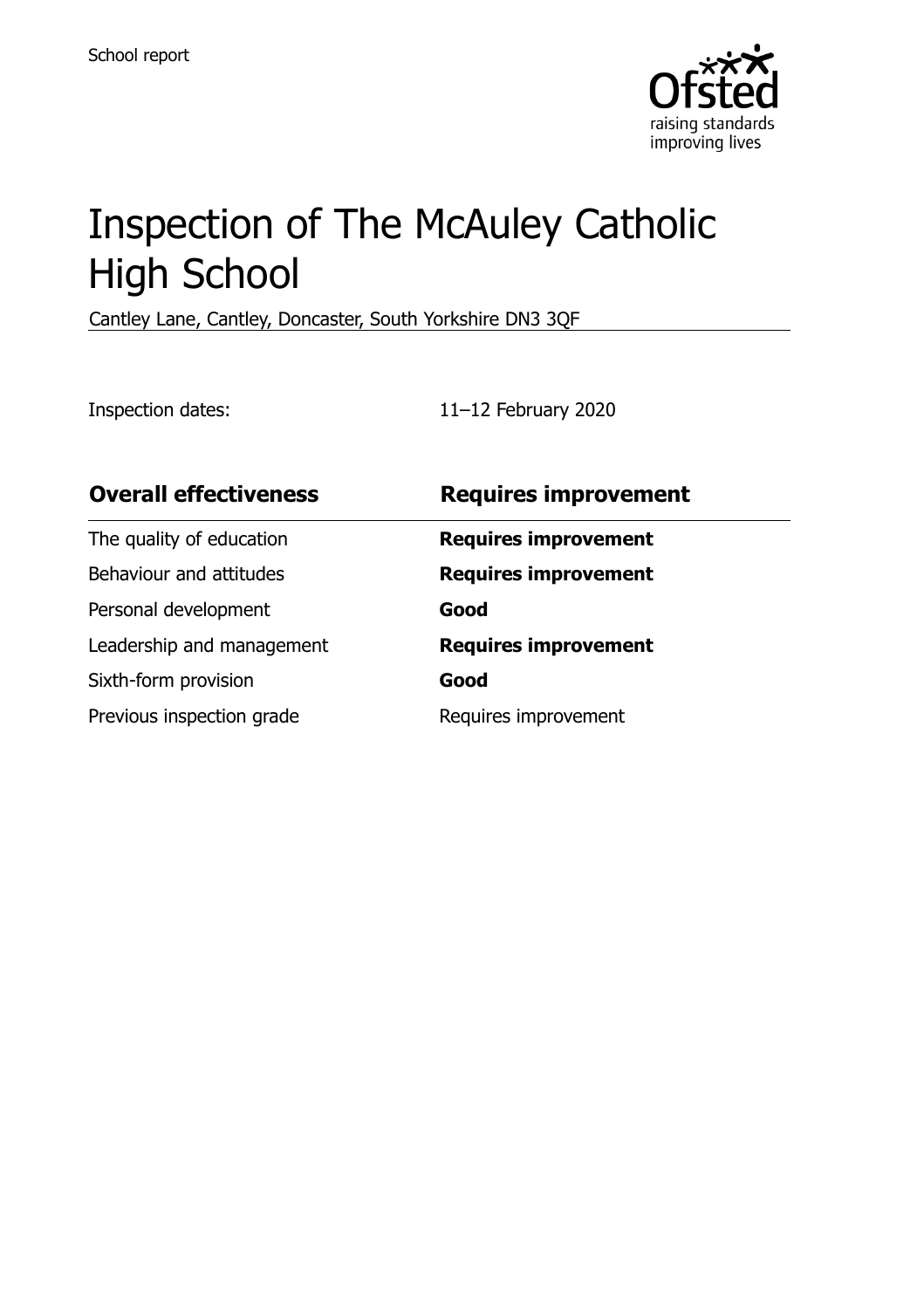

# **What is it like to attend this school?**

Older pupils have seen the school improve over the last few years. They say that behaviour is improving. Parents and staff speak positively about the caring ethos and the consideration given to teachers' workload. We agree. The progress made since the last inspection should be celebrated.

Pupils say that there is someone they can turn to if they are being bullied or have worries. Pupils feel safe in and around the school, despite some pushing and shoving in narrow corridors.

Inconsistency is a thread that runs through many aspects of the school's work. Some teachers have higher expectations of pupils than others, especially when managing behaviour. Generally, pupils say they feel respected and well cared for. They value the older 'buddies' they can talk to if they have a worry, as well as talking to teachers.

The headteacher has helped to build a culture which aims to develop pupils in every sense. The '7-Year Pledge', from Years 7 to 13, aims to develop well-rounded individuals ready for the next stage of their lives. This aims to go beyond passing examinations. This is what makes this school distinctive.

#### **What does the school do well and what does it need to do better?**

The key stage 3 curriculum is not ambitious enough. Pupils miss out on important content that they should be taught. The curriculum remains a work in progress.

Some curriculum leaders have a good understanding of how to build a high-quality curriculum. Others do not. Consequently, in some subjects, teachers are unclear about what the essential things are that pupils should know, remember and be able to do. This means that teaching does not consistently deliver the necessary experiences for pupils. This includes pupils with special educational needs and/or disabilities (SEND).

Teachers do not consistently follow whole-school policies. For example, the school's own recent checks show that there are many teachers who do not help pupils to improve their spelling.

Leaders have worked hard to encourage pupils to follow a range of academic subjects at key stage 4. However, the outcomes for pupils in English, science and languages are not good enough. Leaders rightly acknowledge that this remains a key priority.

Pupils' behaviour is improving. However, it is not good enough. Some teachers do not follow the behaviour policy well. Many pupils spoke about how different teachers deal with poor behaviour. There are times when pupils do not listen to what the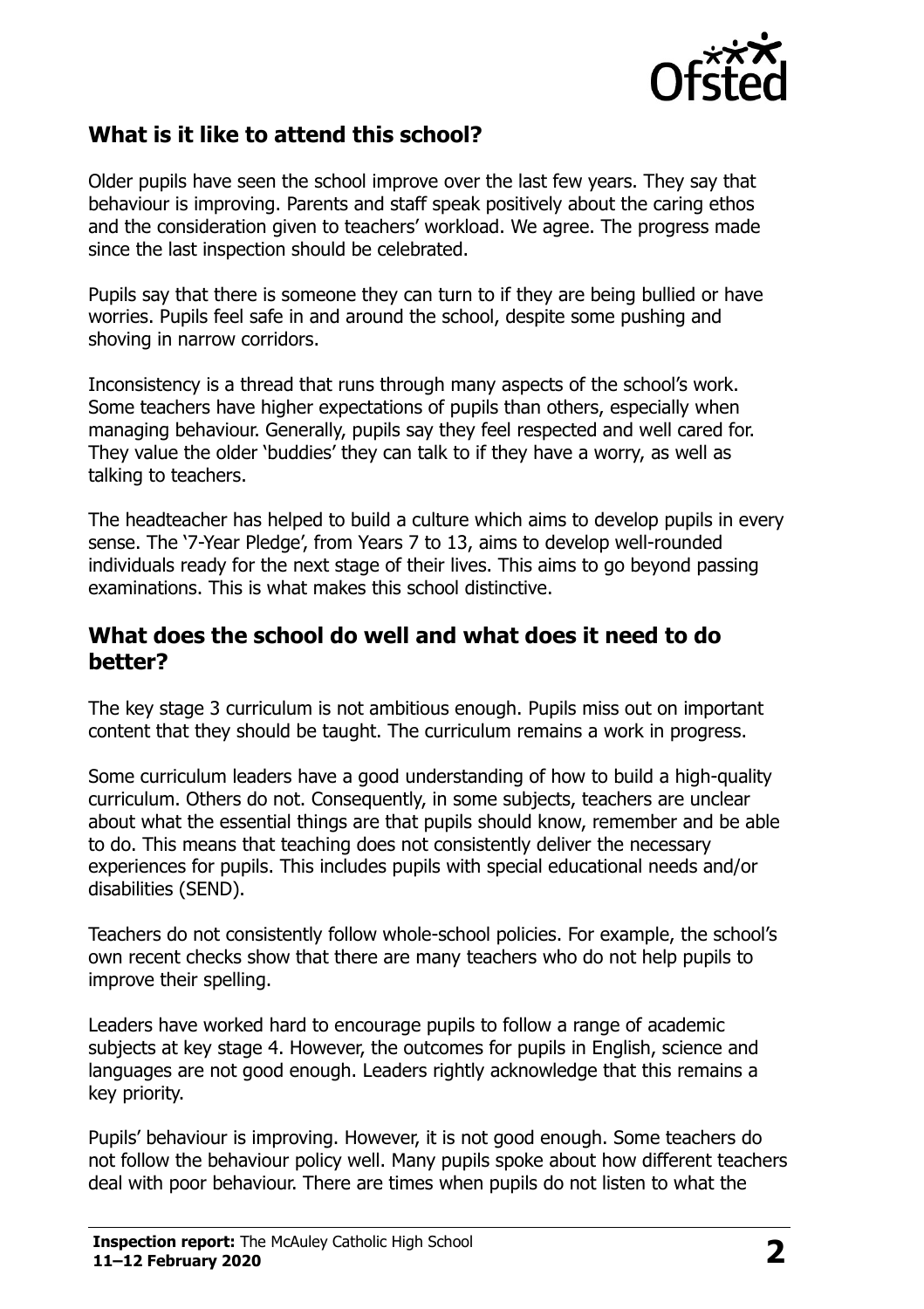

teacher is saying or are too noisy and shout out. This means that other pupils struggle to concentrate and get on with their own learning.

Pupils say the toilets are unpleasant. There are several cubicles without locks on them. There is no soap in some toilets. They smell, and there is hardened toilet paper stuck to the ceilings. Some choose not to use the toilets at school. Leaders indicate that there are plans to improve this.

Overall, pupils' attendance is improving. It is not good enough for disadvantaged pupils. Pupils' punctuality needs to improve. Leaders have installed red digital display clocks around school. There are early signs that this initiative is starting to have an impact.

Sixth-form provision remains good. Students enjoy a stronger and better-designed curriculum. Leaders have broadened the range of subjects that students can take. These include criminology, government and politics, and creative media. This has made the sixth form popular. Students have high levels of attendance and arrive on time for school and lessons. Students benefit from a good range of enrichment activities. These include trips and work experience that are tailored to students' interests.

Careers guidance is a real strength across the whole school. It does a good job of helping to inform pupils and students of their next steps in education, employment or training.

The headteacher and other senior leaders have been instrumental in changing the school ethos. There is now an empowering culture where curriculum leaders are expected to be the 'engine room' for improving the school. However, some are not firing on all cylinders. This is because there has not been enough training and support to help all curriculum leaders develop and design high-quality learning for all pupils.

Staff are proud to work at the school. They feel that workload issues are well handled.

Governors have not ensured that the school's improvement plans contain measures that they can judge progress against. Plans do not sufficiently show the impact leaders will have on improving pupils' experience of school. Governors have a good understanding of their role in financial matters and safeguarding. They have a less secure sense of how to ensure that the school fulfils its duties under the Equality Act 2010.

# **Safeguarding**

The arrangements for safeguarding are effective.

Leaders provide helpful updates for all staff. These updates ensure that everyone remains vigilant.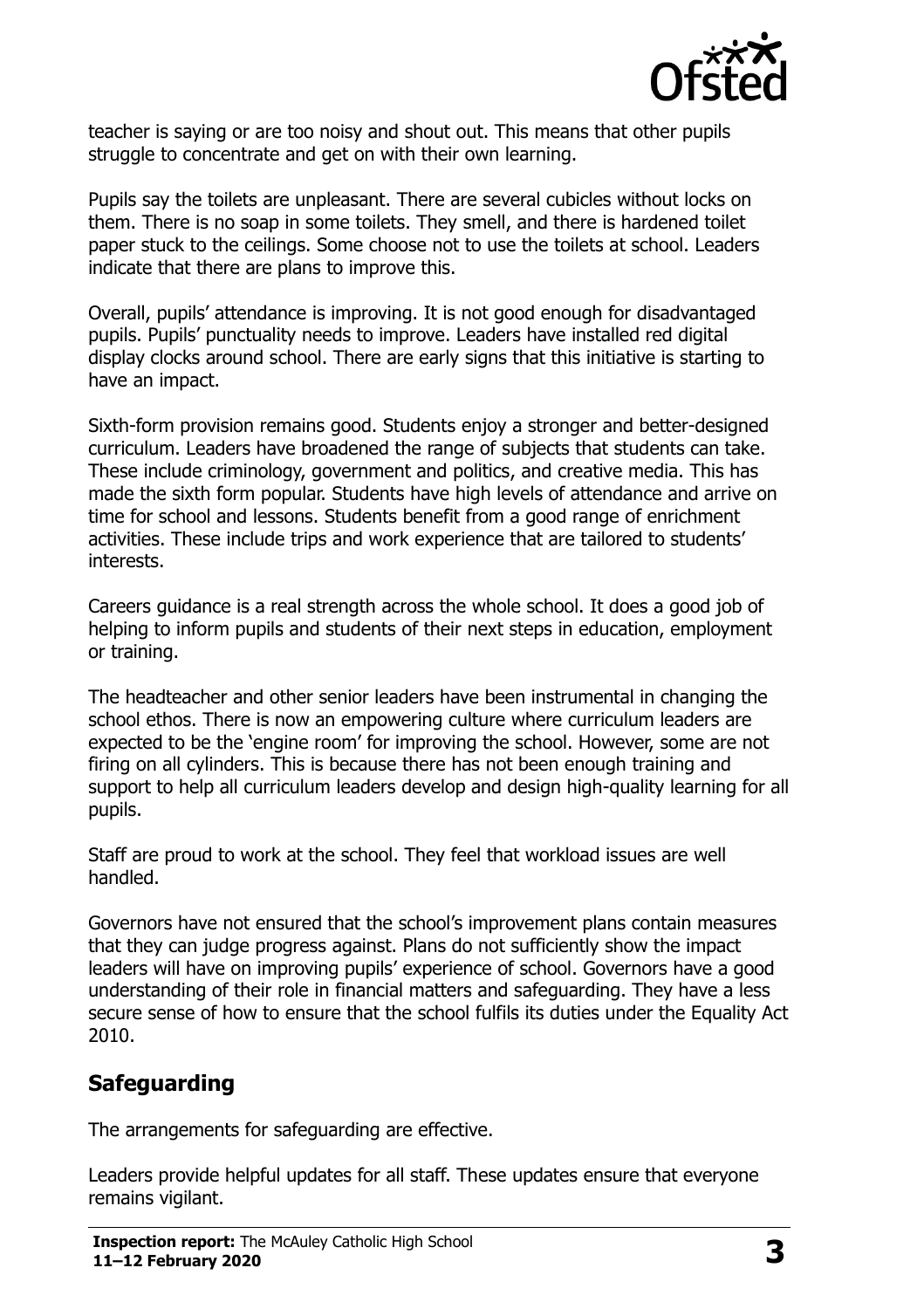

Leaders work well with other agencies and professionals. Staff make sure that all of the appropriate checks are made before new colleagues start working in the school. The school corridors are narrow. This sometimes leads to pupils being pushed and shoved. Leaders have rightly identified the need to review and update all their health and safety risk assessments.

Leaders work well with alternative providers and check that pupils attend regularly, and that the curriculum is tailored to meet their complex needs.

# **What does the school need to do to improve?**

#### **(Information for the school and appropriate authority)**

- The key stage 3 curriculum lacks sufficient depth and ambition. This means that pupils, including pupils with SEND, do not gain a well-rounded education before starting their exam courses. Leaders need to review the curriculum to make sure that pupils get the chance to study the full range of subjects in more depth.
- Some curriculum leaders do not have a clear sense of exactly what it is pupils should know, remember and be able to do. This means that there is a lack of suitable challenge over time. Curriculum leaders need more guidance, support and training to help them tackle these issues.
- The attendance of some pupils is not good enough. Pupils, especially disadvantaged pupils, miss school too often. Leaders need to make sure the attendance of all groups of pupils increases so that it is at least in line with national averages.
- $\blacksquare$  The behaviour of some pupils is not good enough. There are too many times when teachers do not consistently and effectively tackle poor behaviour. This stops other pupils from getting on with their learning, and is distracting. This poor behaviour also leads to toilets being badly treated. Leaders need to ensure that all staff consistently follow the whole-school behaviour policy. They should make sure that the pupils' toilet facilities are well maintained.
- In some parts of the school there are very narrow corridors. Sometimes pupils feel less safe as they are pushed and shoved when moving from lesson to lesson. Leaders must ensure that all of the appropriate steps are taken to ensure that pupils move safely in and around the building.
- Leaders' improvement plans are not good enough. These plans do not clearly show how actions will benefit pupils over time. Governors find it difficult to effectively challenge and hold all leaders to account, including in matters related to the Equality Act 2010. Leaders need to ensure that their plans clearly show how their actions will benefit pupils.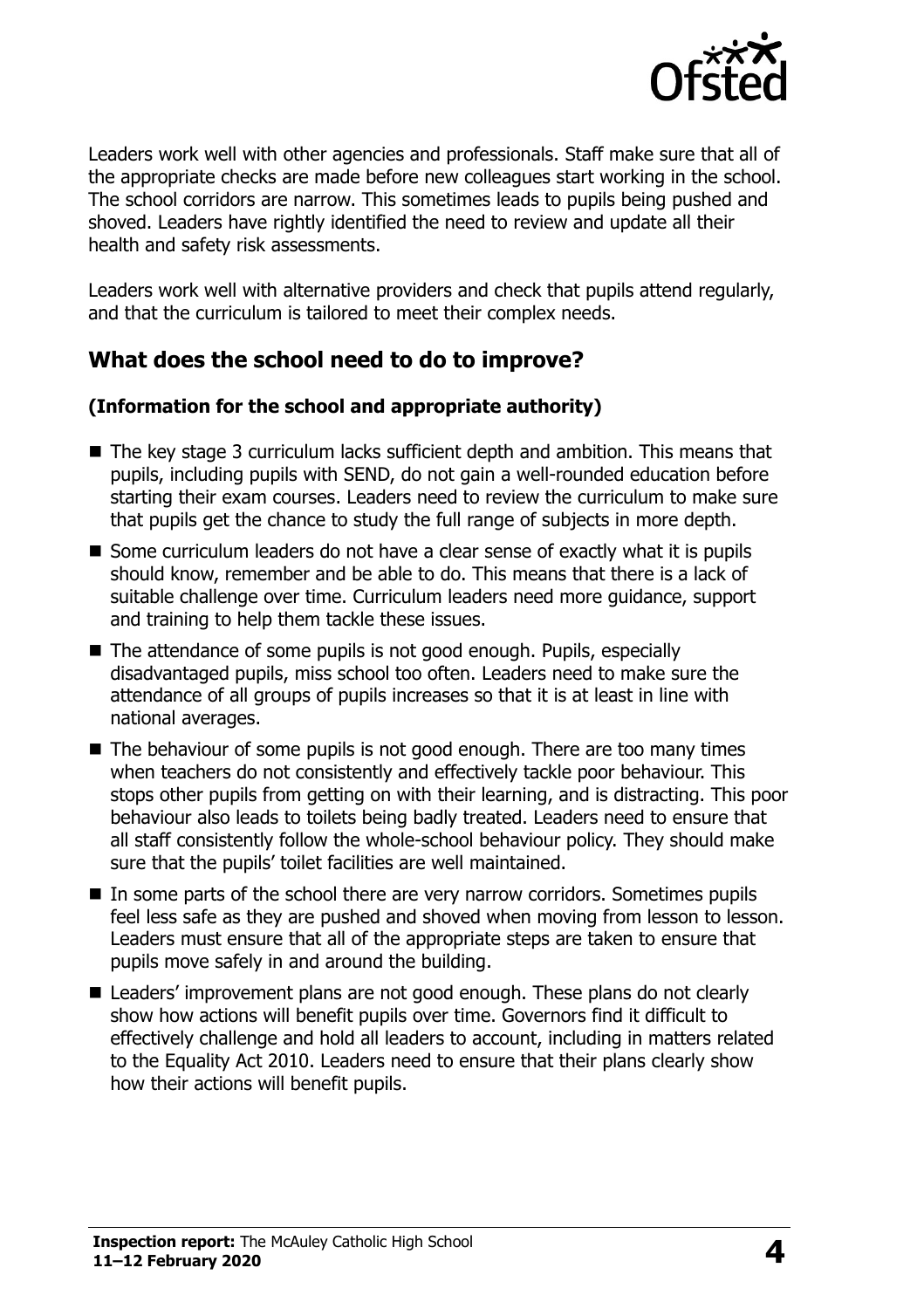

#### **How can I feed back my views?**

You can use [Ofsted Parent View](http://parentview.ofsted.gov.uk/) to give Ofsted your opinion on your child's school, or to find out what other parents and carers think. We use Ofsted Parent View information when deciding which schools to inspect, when to inspect them and as part of their inspection.

The Department for Education has further [guidance](http://www.gov.uk/complain-about-school) on how to complain about a school.

If you are the school and you are not happy with the inspection or the report, you can [complain to Ofsted.](http://www.gov.uk/complain-ofsted-report)

#### **Further information**

You can search for [published performance information](http://www.compare-school-performance.service.gov.uk/) about the school.

In the report, '[disadvantaged pupils](http://www.gov.uk/guidance/pupil-premium-information-for-schools-and-alternative-provision-settings)' refers to those pupils who attract government pupil premium funding: pupils claiming free school meals at any point in the last six years and pupils in care or who left care through adoption or another formal route.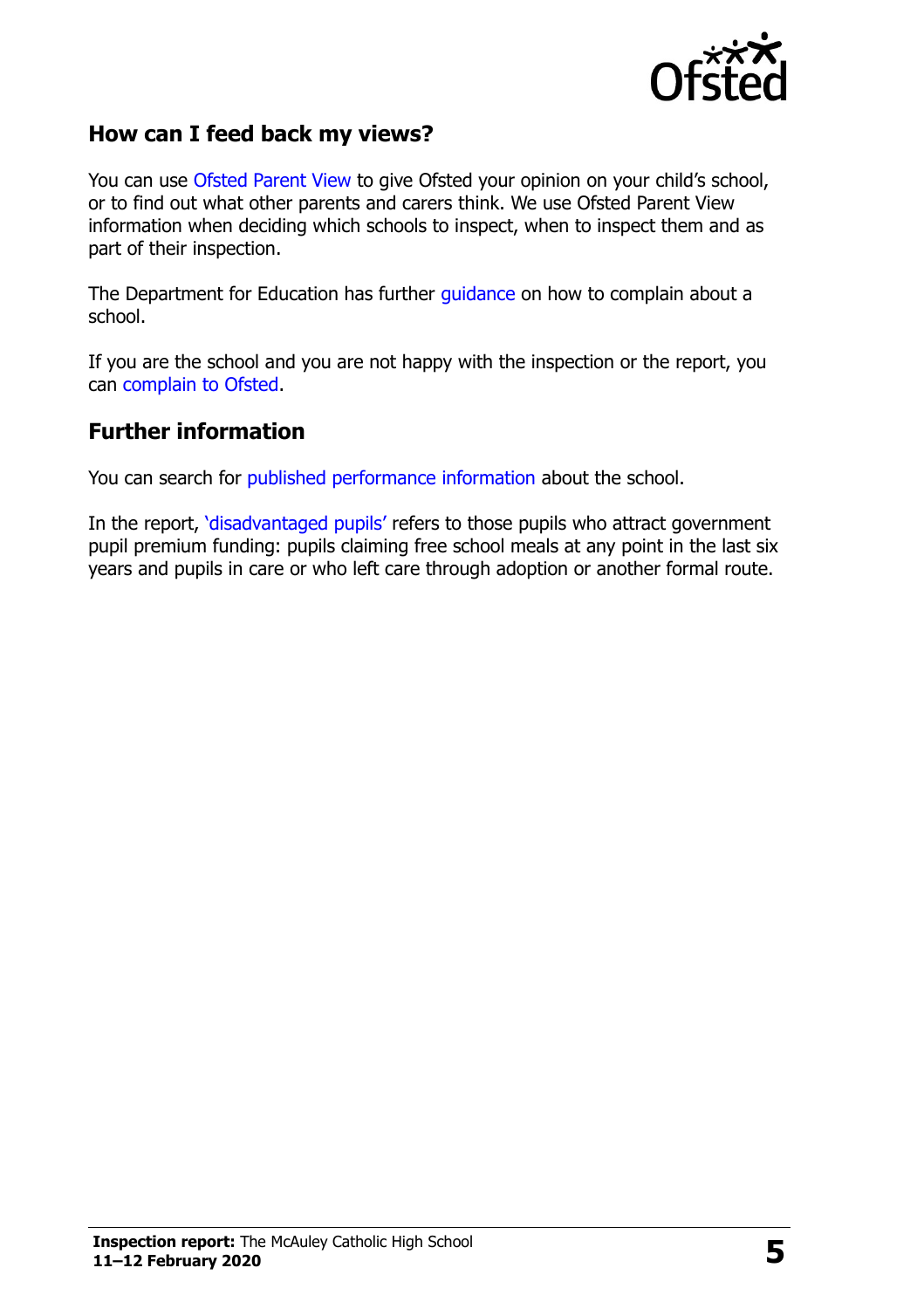

# **School details**

| Unique reference number                            | 140865                     |
|----------------------------------------------------|----------------------------|
| <b>Local authority</b>                             | Doncaster                  |
| <b>Inspection number</b>                           | 10121721                   |
| <b>Type of school</b>                              | Secondary comprehensive    |
| <b>School category</b>                             | Academy converter          |
| Age range of pupils                                | 11 to 18                   |
| <b>Gender of pupils</b>                            | Mixed                      |
| <b>Gender of pupils in sixth-form</b><br>provision | Mixed                      |
| Number of pupils on the school roll                | 1593                       |
| Of which, number on roll in the<br>sixth form      | 261                        |
| <b>Appropriate authority</b>                       | Board of trustees          |
| <b>Chair of governing body</b>                     | Dr Patrick Hurley          |
| <b>Headteacher</b>                                 | John Rooney                |
| <b>Website</b>                                     | http://www.mcauley.org.uk/ |
| Date of previous inspection                        | 15-16 November 2017        |

## **Information about this school**

■ The school uses some alternative provision, including Morthyng Vocational College in Rotherham, Open Cast, JASP (Joint Agency Support Provision) and the Maple Medical Pupil Referral Unit.

## **Information about this inspection**

We carried out this inspection under section 5 of the Education Act 2005.

■ We met with a wide range of senior staff members. These included the headteacher, deputy headteachers, assistant headteachers and the special educational needs coordinator. We also met with six governors, including the chair and vice-chair. We had telephone conversations with the external school improvement consultant and spoke to a range of providers of alternative provision.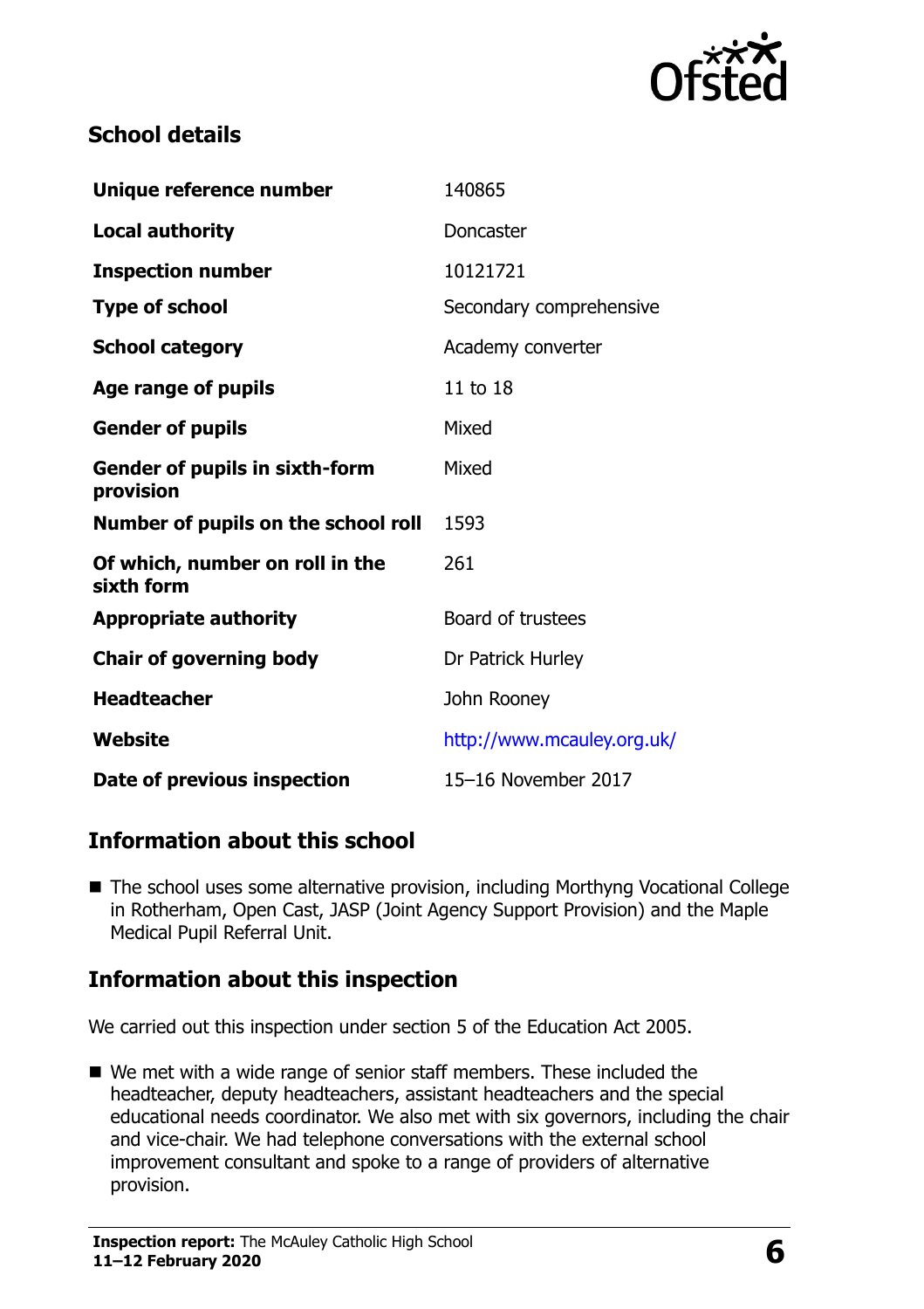

- We focused on English, history, art and design, science and modern foreign languages. We spoke with curriculum leaders, visited lessons, spoke with pupils and students from these lessons, reviewed samples of pupils' and students' work and met with teachers.
- When we inspected safeguarding we met with a wide range of pupils, both formally and informally, including those with SEND. We met with the designated safeguarding leaders and checked a wide range of documents, including a sample of case files. We looked at the school's own surveys of pupils' views. In addition, we took note of 109 responses to Ofsted's survey of staff and 141 parental responses on Parent View. We also had telephone conversations and read emails from parents.
- We spoke individually to newly qualified teachers and non-teaching staff to check their views on pupils' behaviour and attitudes. We also met with groups of pupils, including those pupils who have experienced sanctions under the school's behaviour policy.

#### **Inspection team**

| Phil Smith, lead inspector | Her Majesty's Inspector |
|----------------------------|-------------------------|
| Peter Cole                 | Ofsted Inspector        |
| Lyndsey Brown              | Ofsted Inspector        |
| David Pridding             | Ofsted Inspector        |
| <b>Gordon Watts</b>        | Ofsted Inspector        |